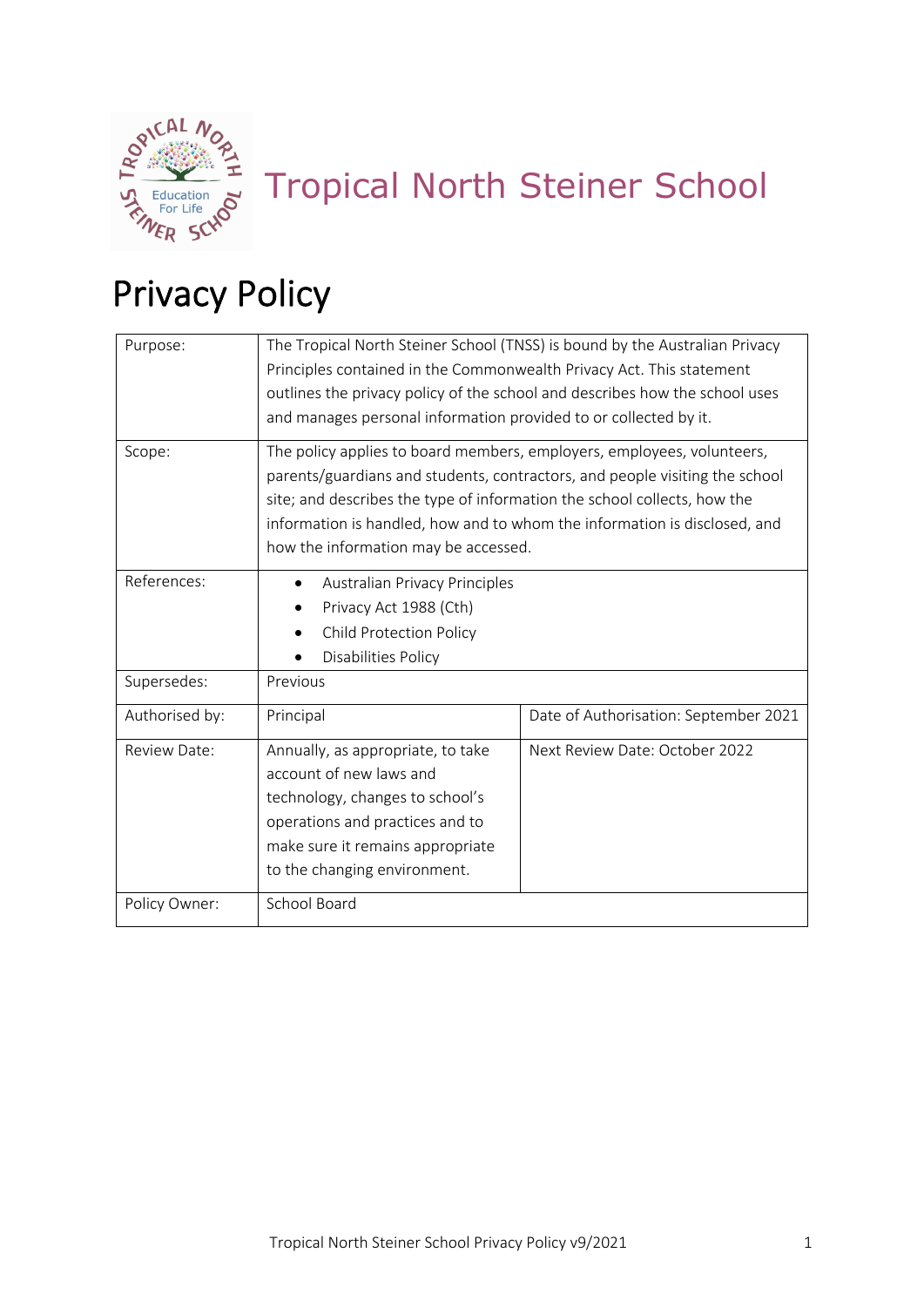## **Exception in Relation to Employee Records:**

Under the *Privacy Act 1988* (Cth) (Privacy Act), the Australian Privacy Principles do not apply to an employee record held by the employing entity. As a result, this Privacy Policy does not apply to TNSS's treatment of an employee record, where the treatment is directly related to a current or former employment relationship between TNSS and employee.

## **Policy**

This Privacy Policy sets out how TNSS manages personal information provided to or collected by it. TNSS is bound by the Australian Privacy Principles contained in the *Privacy Act* TNSS may, from time to time, review and update this Privacy Policy to take account of new laws and technology, changes to TNSS's operations and practices and to make sure it remains appropriate to the changing school environment.

# **What kinds of personal information does the School collect and how does the School collect it?**

The type of information TNSS collects and holds includes (but is not limited to) personal information, including health and other sensitive information, about:

- students and parents and/or guardians ('Parents') before, during and after the course of a student's enrolment at the School:
	- o name, contact details (including next of kin), date of birth, gender, language background, previous school and religion;
	- o parents' education, occupation and language background;
	- o medical information (e.g. details of disability and/or allergies, absence notes, medical reports and names of doctors);
	- o conduct and complaint records, or other behaviour notes, and school reports; information about referrals to government welfare agencies;
	- o counselling reports;
	- o health fund details and Medicare number;
	- o any court orders;
	- o volunteering information; and
	- o photos and videos at school events.
- job applicants, staff members, volunteers and contractors:
	- o name, contact details (including next of kin), date of birth, and religion;
	- o information on job application;
	- o professional development history;
	- o salary and payment information, including superannuation details;
	- o medical information (e.g. details of disability and/or allergies, and medical certificates);
	- o complaint records and investigation reports;
	- o leave details;
	- o photos and videos at school events;
	- o workplace surveillance information;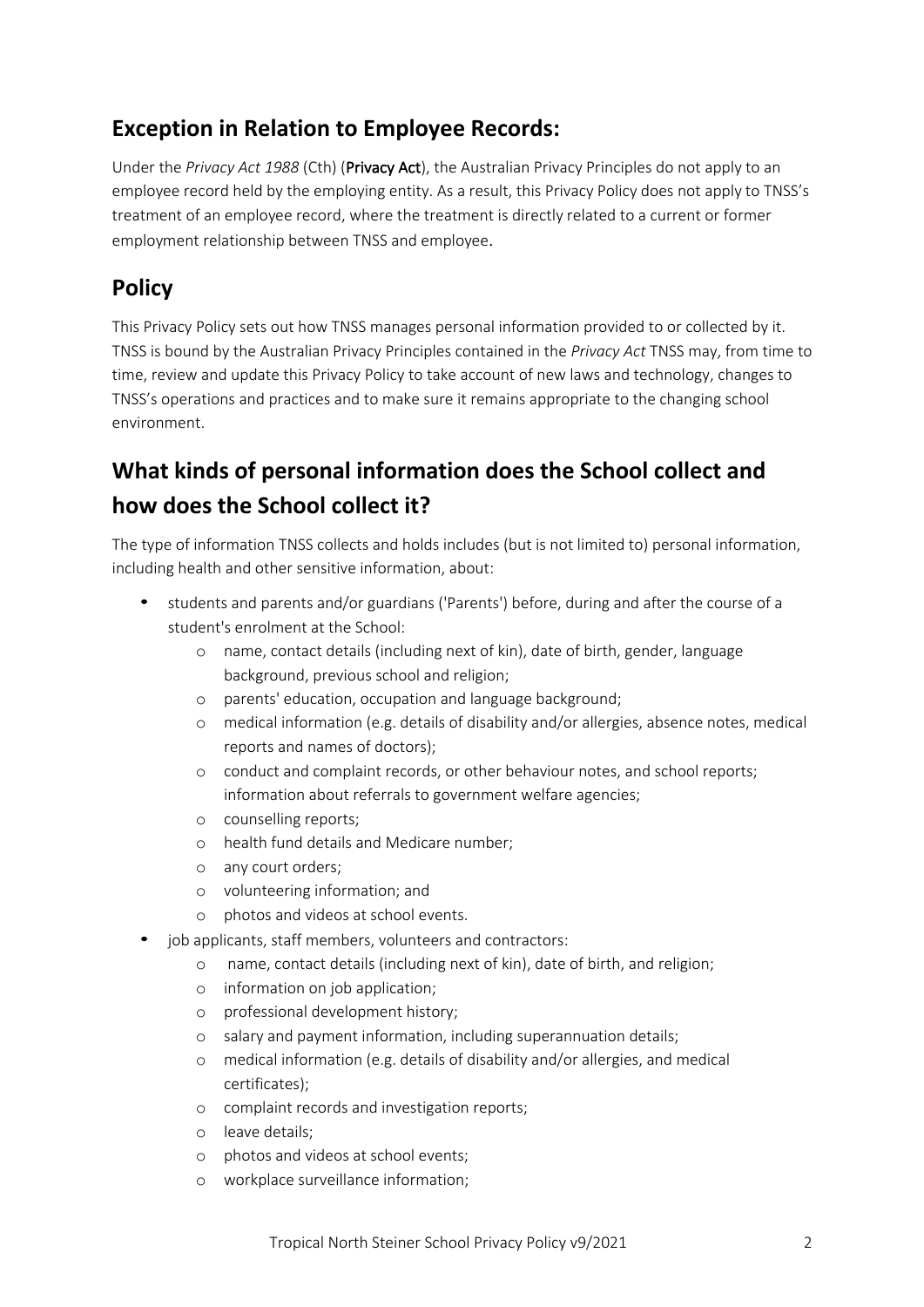- o work emails and private emails (when using work email address) and Internet browsing history
- other people who come into contact with the School including name and contact details and any other information necessary for the particular contact with the school.

#### **Personal Information you provide:**

TNSS will generally collect personal information held about an individual by way of forms filled out by parents or students, face-to-face meetings and interviews, emails and telephone calls. On occasions people other than parents and students provide personal information.

#### **Personal Information provided by other people:**

In some circumstances TNSS may be provided with personal information about an individual from a third party, for example a report provided by a medical professional or a reference from another school.

#### **How will the School use the personal information you provide?**

TNSS will use personal information it collects from you for the primary purpose of collection, and for such other secondary purposes that are related to the primary purpose of collection and reasonably expected by you, or to which you have consented.

#### **Students and Parents**

In relation to personal information of students and parents, TNSS's primary purpose of collection is to enable TNSS to provide schooling to students enrolled at the school, exercise its duty of care, and perform necessary associated administrative activities, which will enable students to take part in all the activities of the school. This includes satisfying the needs of parents, the needs of the students and the needs of TNSS throughout the whole period the student is enrolled at the School.

The purposes for which TNSS uses personal information of students and parents include:

- to keep parents informed about matters related to their child's schooling, through correspondence, newsletters and magazines
- day-to-day administration of TNSS
- looking after student's educational, social and medical wellbeing
- seeking donations and marketing for TNSS
- to satisfy TNSS's legal obligations and allow the school to discharge its duty of care.

In some cases where TNSS requests personal information about a student or parent, if the information requested is not provided, TNSS may not be able to enrol or continue the enrolment of the student or permit the student to take part in a particular activity.

On occasions information such as academic and sporting achievements, student activities and similar news is published in School newsletters and magazines, on our intranet [and on our website] this may include photographs and videos of student activities such as sporting events, school camps and school excursions. The School will obtain permissions [annually] from the student's parent or guardian (and from the student if appropriate) if we would like to include such photographs or videos [or other identifying material] in our promotional material or otherwise make this material available to the public such as on the internet.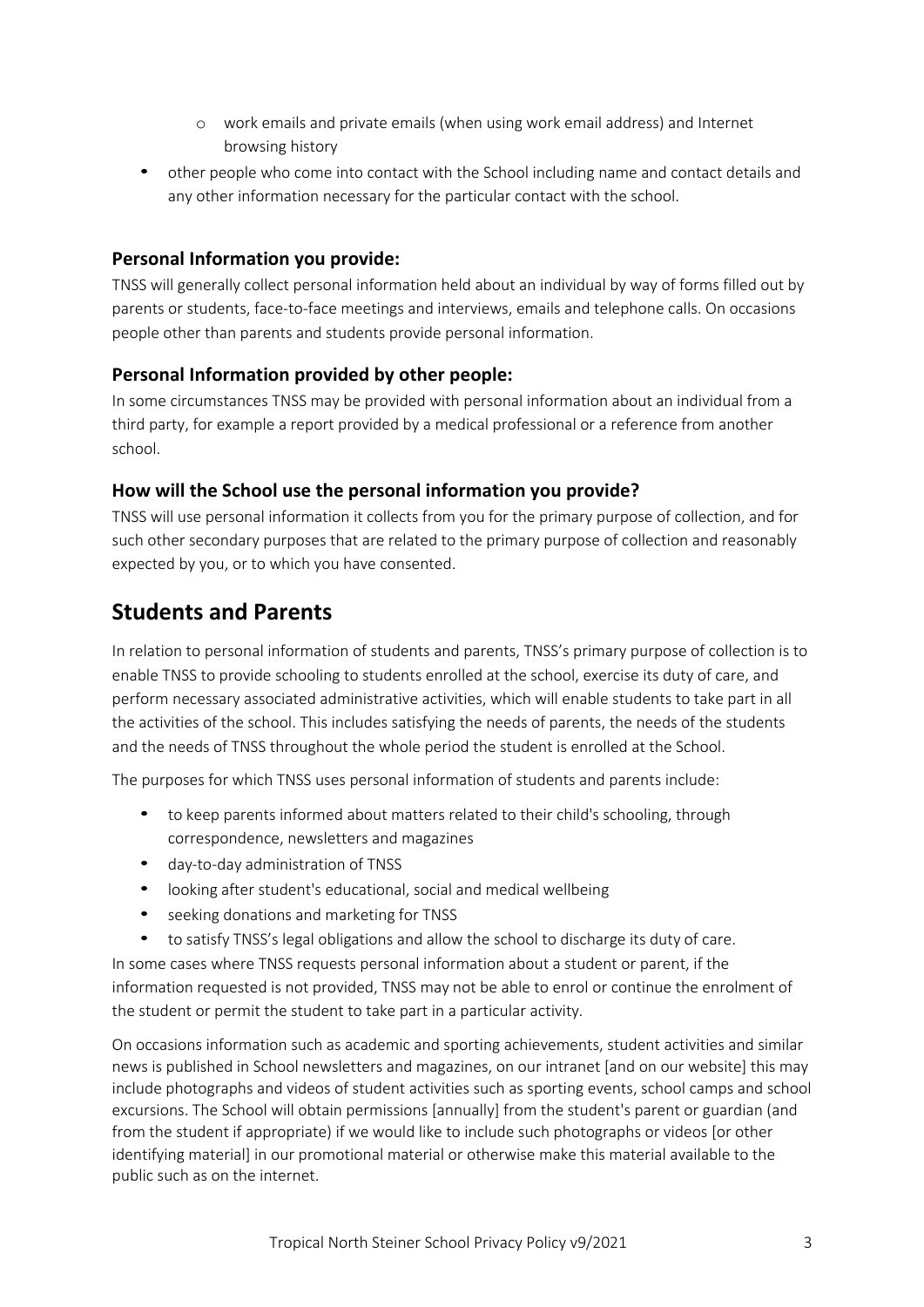## **Job applicants, Staff Members and Contractors**

In relation to personal information of job applicants, staff members and contractors, TNSS's primary purpose of collection is to assess and (if successful) to engage the applicant, staff member or contractor, as the case may be.

The purposes for which TNSS uses personal information of job applicants, staff members and contractors include:

- in administering the individual's employment or contract, as the case may be
- for insurance purposes
- seeking donations and marketing for the School
- to satisfy the School's legal obligations, for example, in relation to child protection legislation.

#### **Volunteers**

The School also obtains personal information about volunteers who assist TNSS in its functions or conduct associated activities, such as alumni associations, to enable TNSS and the volunteers to work together.

## **Marketing and Fundraising**

TNSS treats marketing and seeking donations for the future growth and development of the school as an important part of ensuring that TNSS continues to provide a quality learning environment in which both students and staff thrive. Personal information held by TNSS may be disclosed to organisations that assist in the school's fundraising, for example, the TNSS's Foundation or alumni organisation [or, on occasions, external fundraising organisations].

Parents, staff, contractors and other members of the wider School community may from time to time receive fundraising information. School publications, like newsletters and magazines, which include personal information, may be used for marketing purposes.

If you would like to opt-out of direct marketing please contact the [School Principal] on [contact information].

## **Who might the School disclose Personal Information to and store your information with?**

TNSS may disclose personal information, including sensitive information, held about an individual for educational, legal, administrative, marketing and support purposes. This may include to:

- another school or staff at another school
- government departments (including for policy and funding purposes)
- medical practitioners
- people providing educational, support and health services to the School, including specialist visiting teachers, [sports] coaches, volunteers, counsellors and providers of learning and assessment tools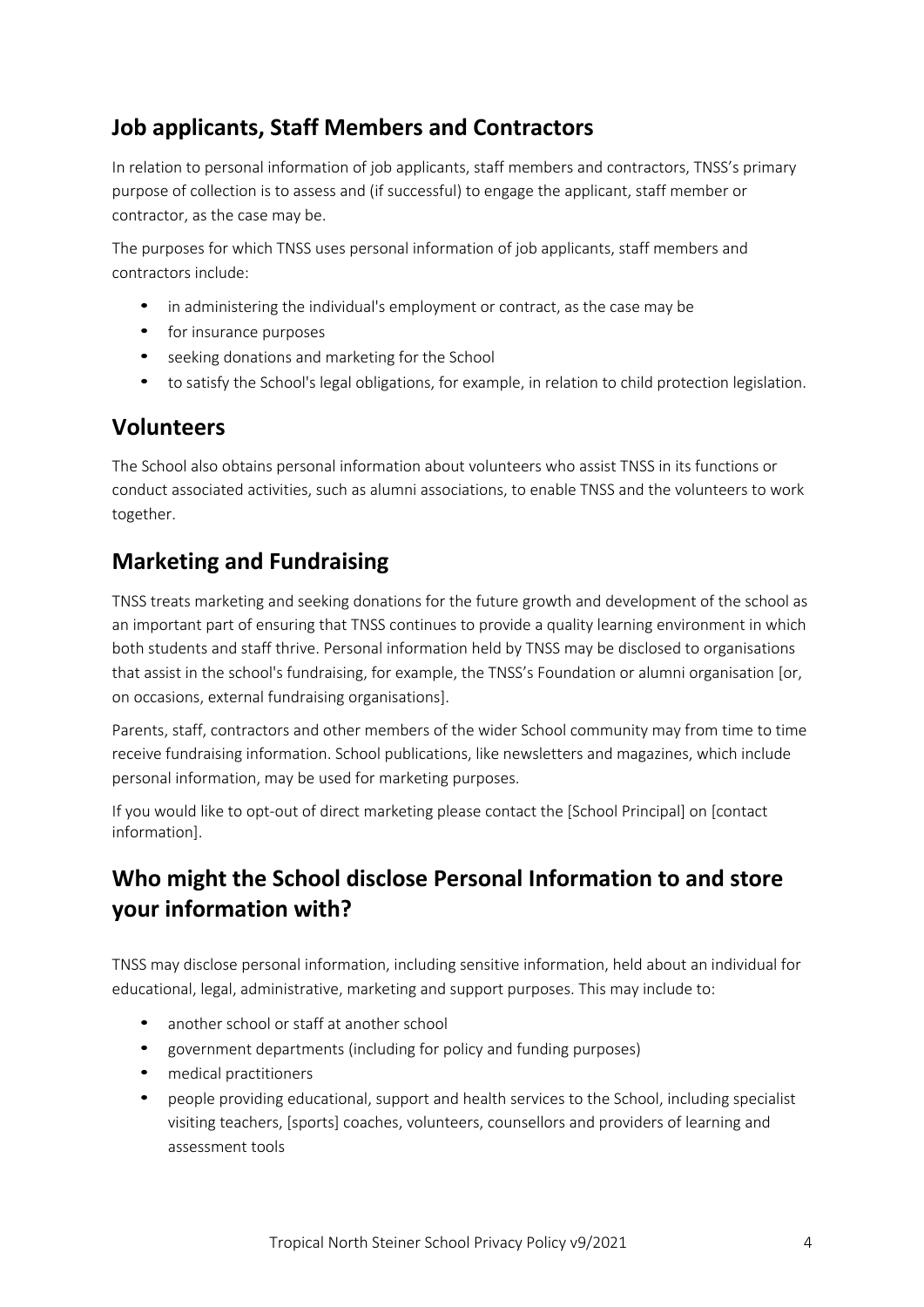- assessment and educational authorities, including the Australian Curriculum, Assessment and Reporting Authority (ACARA) and NAPLAN Test Administration Authorities (who will disclose it to the entity that manages the online platform for NAPLAN)
- people providing administrative and financial services to TNSS;
- recipients of School publications, such as newsletters and magazines
- students' parents or guardians
- anyone you authorise TNSS to disclose information to
- anyone to whom TNSS are required or authorised to disclose the information to by law, including child protection laws.

## **Sending and Storing Information Overseas**.

TNSS may use online or 'cloud' service providers to store personal information and to provide services to TNSS that involve the use of personal information, such as services relating to email, instant messaging and education and assessment applications. Some limited personal information may also be provided to these service providers to enable them to authenticate users that access their services.

This personal information may be stored in the 'cloud' which means that it may reside on a cloud service provider's server which may be situated outside Australia.

An example of such a cloud service provider is Google. Google provides the 'Google Apps for Education' (GAFE) including Gmail, and stores and processes limited personal information for this purpose. School personnel and the AIS and its service providers may have the ability to access, monitor, use or disclose emails, communications (e.g. instant messaging), documents and associated administrative data for the purposes of administering GAFE and ensuring its proper use.

The data centres where the personal information is likely to be kept are located in the USA, Taiwan, Singapore, Ireland, Netherlands and Belgium.

## **Sensitive Information**

In referring to 'sensitive information', TNSS means: information relating to a person's racial or ethnic origin, political opinions, religion, trade union or other professional or trade association membership, philosophical beliefs, sexual orientation or practices or criminal record, that is also personal information; health information and biometric information about an individual.

Sensitive information will be used and disclosed only for the purpose for which it was provided or a directly related secondary purpose, unless you agree otherwise, or the use or disclosure of the sensitive information is required by law.

## **Management and Security of Personal Information**

TNSS 's staff are required to respect the confidentiality of students' and parents' personal information and the privacy of individuals. TNSS has in place steps to protect the personal information TNSS holds from misuse, interference and loss, unauthorised access, modification or disclosure by use of various methods including locked storage of paper records and password access rights to computerised records.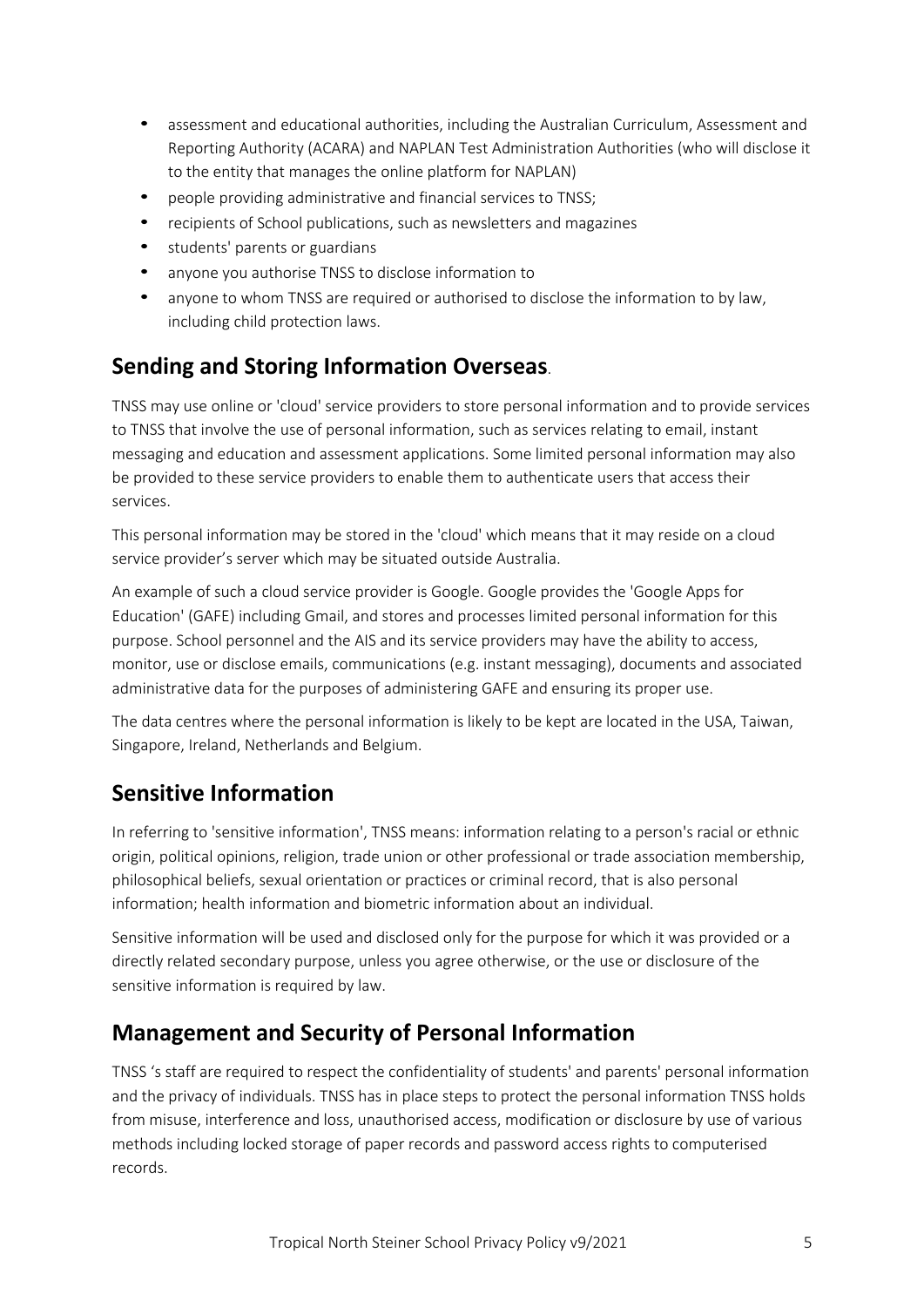## **Data Breaches**

It will be deemed that an 'eligible data breach' has occurred if:

- there has been unauthorised access to, or unauthorised disclosure of, personal information about one or more individuals (the affected individuals)
- a reasonable person would conclude there is a likelihood of serious harm to any affected individuals as a result
- the information is lost in circumstances where:
	- o unauthorised access to, or unauthorised disclosure of, the information is likely to occur
	- o assuming unauthorised access to, or unauthorised disclosure of, the information was to occur, a reasonable person would conclude that it would be likely to result in serious harm to the affected individuals.

Serious harm may include serious physical, psychological, emotional, economic and financial harm, as well as serious harm to reputation.

#### What must the school do in the event of an 'eligible data breach'?

If TNSS suspects that an eligible data breach has occurred, it will carry out a reasonable and expedient assessment/investigation within 30 days.

If such an assessment/investigation indicates there are reasonable grounds to believe an eligible data breach has occurred, then TNSS will be required to lodge a statement to the Privacy Commissioner (Commissioner). Where practical to do so, the school entity will also notify the affected individuals. If it is not practicable to notify the affected individuals, TNSS will publish a copy of the statement on its website, or publicise it in another manner.

#### Exception to notification obligation

An exception to the requirement to notify will exist if there is a data breach and immediate remedial action is taken, and as a result of that action:

- o there is no unauthorised access to, or unauthorised disclosure of, the information
- o there is no serious harm to affected individuals, and as a result of the remedial action, a reasonable person would conclude the breach is not likely to result in serious harm.

## **Access and Correction of Personal Information**

Under the *Privacy Act*, an individual has the right to seek and obtain access to any personal information which TNSS holds about them and to advise TNSS of any perceived inaccuracy. There are some exceptions to this right set out in the Act. Students will generally be able to access and update their personal information through their parents, but older students may seek access and correction themselves.

To make a request to access or to update any personal information TNSS holds about you or your child, please contact the [School Principal] in writing. TNSS may require you to verify your identity and specify what information you require. TNSS may charge a fee to cover the cost of verifying your application and locating, retrieving, reviewing and copying any material requested. If the information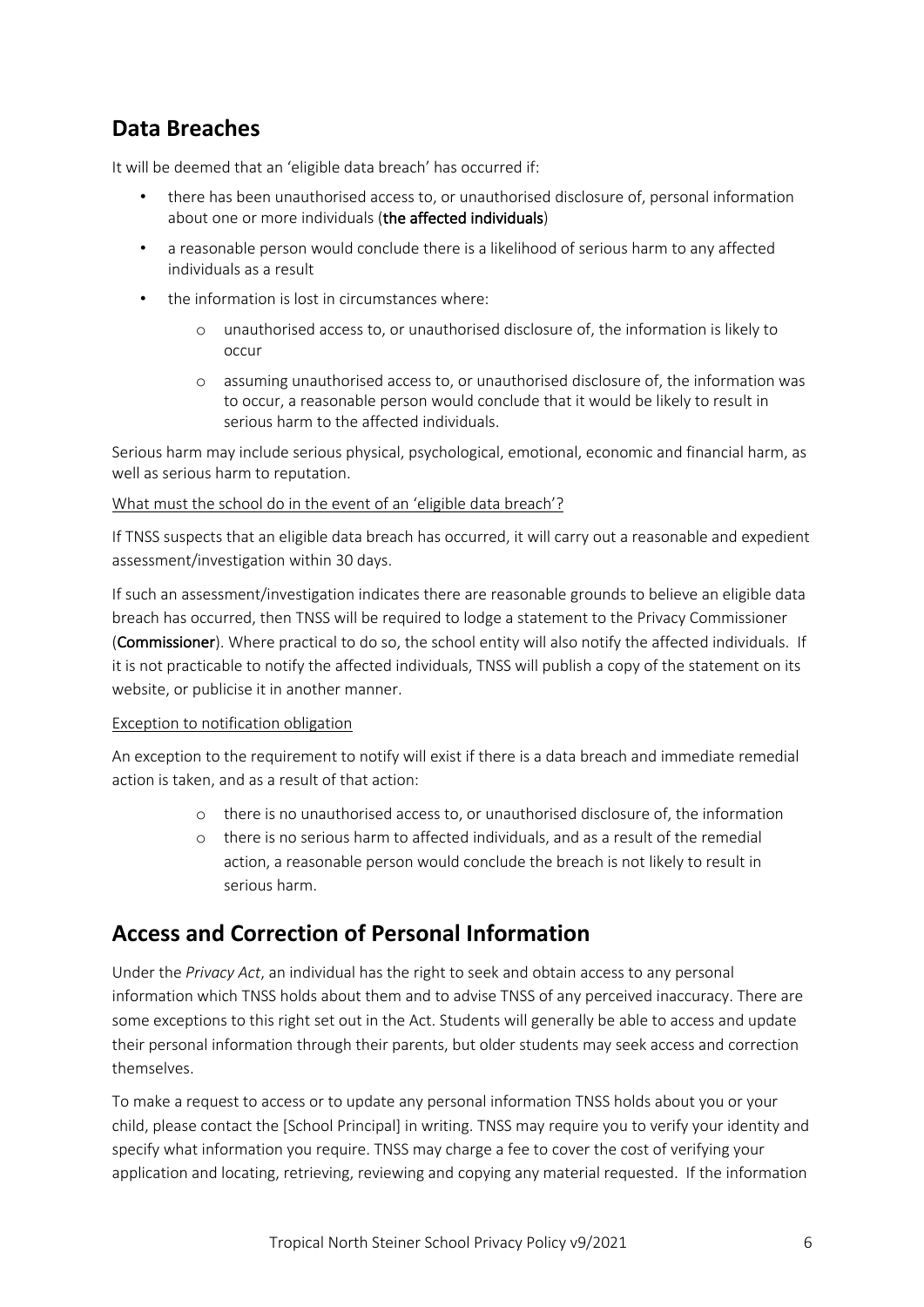sought is extensive, TNSS will advise the likely cost in advance. If TNSS cannot provide you with access to that information, TNSS will provide you with written notice explaining the reasons for refusal.

The School will take reasonable steps to ensure that any personal information is accurate, up to date, complete, relevant and not misleading.

# **Consent and Rights of Access to the Personal Information of Students**

TNSS respects every parent's right to make decisions concerning their child's education. Generally, TNSS will refer any requests for consent and notices in relation to the personal information of a student to the student's parents. TNSS will treat consent given by parents as consent given on behalf of the student, and notice to parents will act as notice given to the student.

As mentioned above, parents may seek access to personal information held by TNSS about them or their child by contacting the [School Principal]. However, there will be occasions when access is denied. Such occasions would include where release of the information would have an unreasonable impact on the privacy of others, or where the release may result in a breach of the TNSS 's duty of care to a student.

The School may, at its discretion, on the request of a student grant that student access to information held by TNSS about them, or allow a student to give or withhold consent to the use of their personal information, independently of their parents. This would normally be done only when the maturity of the student and/or the student's personal circumstances warrant it.

## **Enquiries and Complaints**

If you would like further information about the way TNSS manages the personal information it holds, or wish to make a complaint about TNSS's breach of the Australian Privacy Principles please contact the School Administration on TBA. TNSS will investigate any complaint and will notify you of the making of a decision in relation to your complaint as soon as is practicable after it has been made.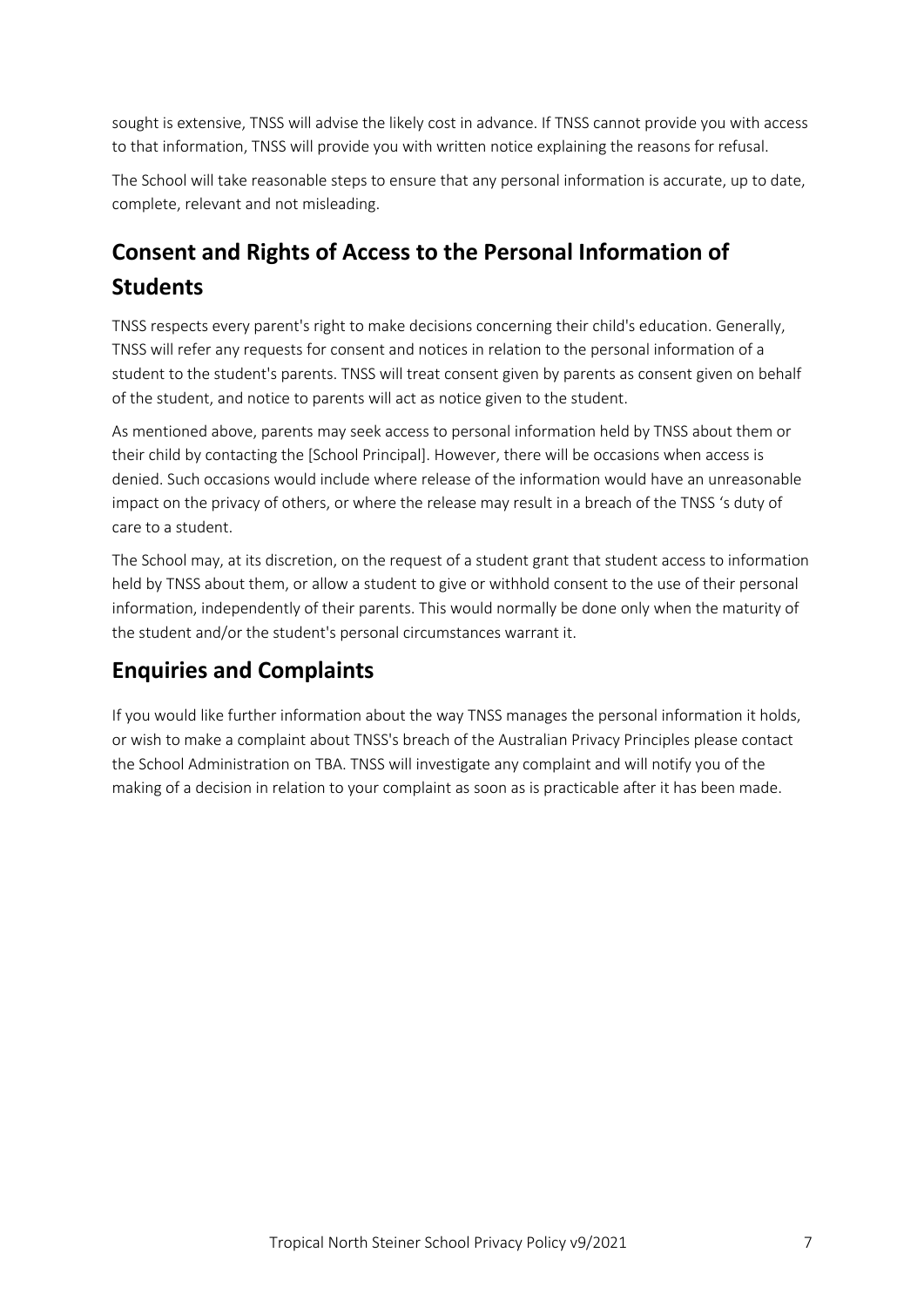#### **Standard Collection Notice**

- 1 The School collects personal information, including sensitive information about students and parents or guardians before and during the course of a student's enrolment at the TNSS. This may be in writing or in the course of conversations. The primary purpose of collecting this information is to enable the School to provide schooling to students enrolled at the school, exercise its duty of care, engage in marketing/fundraising and perform necessary associated administrative activities, which will enable students to take part in all the activities of the School.
- 2. Some of the information TNSS collect is to satisfy the School's legal obligations, particularly to enable the School to discharge its duty of care.
- 3. Laws governing or relating to the operation of a school require certain information to be collected and disclosed. These include relevant Education Acts, and Public Health and Child Protection laws.
- 4. Health information about students is sensitive information within the terms of the Australian Privacy Principles (APPs) under the *Privacy Act 1988*. TNSS may ask you to provide medical reports about students from time to time.
- 5. The School may disclose personal and sensitive information for educational, legal, administrative, marketing and support purposes. This may include to:
	- other schools and teachers at those schools;
	- government departments (including for policy and funding purposes);
	- medical practitioners;
	- people providing educational, support and health services to the School, including specialist visiting teachers, [sports] coaches, volunteers, and counsellors;
	- providers of learning and assessment tools;
	- assessment and educational authorities, including the Australian Curriculum, Assessment and Reporting Authority (ACARA) and NAPLAN Test Administration Authorities (who will disclose it to the entity that manages the online platform for NAPLAN);
	- people providing administrative and financial services to the School;
	- anyone you authorise the School to disclose information to; and
	- anyone to whom the School is required or authorised by law, including child protection laws, to disclose the information.
- 6. Personal information collected from students is regularly disclosed to their parents or guardians.
- 7. The School may use online or 'cloud' service providers to store personal information and to provide services to the School that involve the use of personal information, such as services relating to email, instant messaging and education and assessment applications. Some limited personal information may also be provided to these service providers to enable them to authenticate users that access their services. This personal information may reside on a cloud service provider's servers which may be situated outside Australia. Further information about the School's use of on online or 'cloud' service providers is contained in the School's Privacy Policy.
- 8. The School's Privacy Policy, accessible on the School's website, sets out how parents or students may seek access to and correction of their personal information which the School has collected and holds. However, access may be refused in certain circumstances such as where access would have an unreasonable impact on the privacy of others, where access may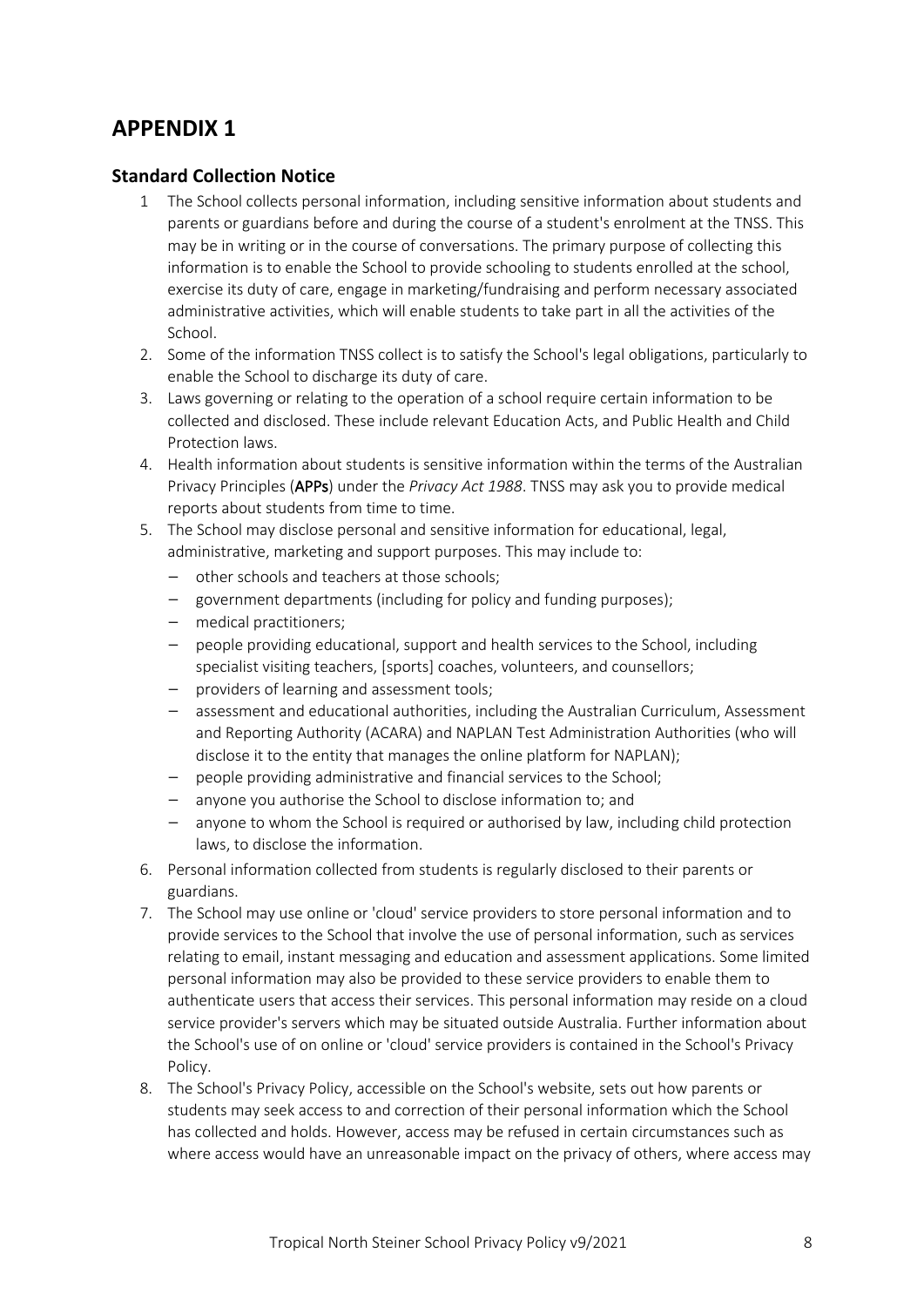result in a breach of the School's duty of care to a student, or where students have provided information in confidence. Any refusal will be notified in writing with reasons if appropriate.

- 9. The School's Privacy Policy also sets out how parents and students can make a complaint about a breach of the APPs and how the complaint will be handled.
- 10. The School may engage in fundraising activities. Information received from you may be used to make an appeal to you. [It may also be disclosed to organisations that assist in the School's fundraising activities solely for that purpose.] TNSS will not disclose your personal information to third parties for their own marketing purposes without your consent.
- 11. On occasions information such as academic and sporting achievements, student activities and similar news is published in School newsletters and magazines, on our intranet [and on our website] this may include photographs and videos of student activities such as sporting events, school camps and school excursions. The School will obtain permissions [annually] from the student's parent or guardian (and from the student if appropriate) if TNSS would like to include such photographs or videos [or other identifying material] in our promotional material or otherwise make this material available to the public such as on the internet.
- 12. TNSS may include students' and students' parents' contact details in a class list and School directory. †
- 13.If you provide the School with the personal information of others, such as doctors or emergency contacts, TNSS encourage you to inform them that you are disclosing that information to the School and why.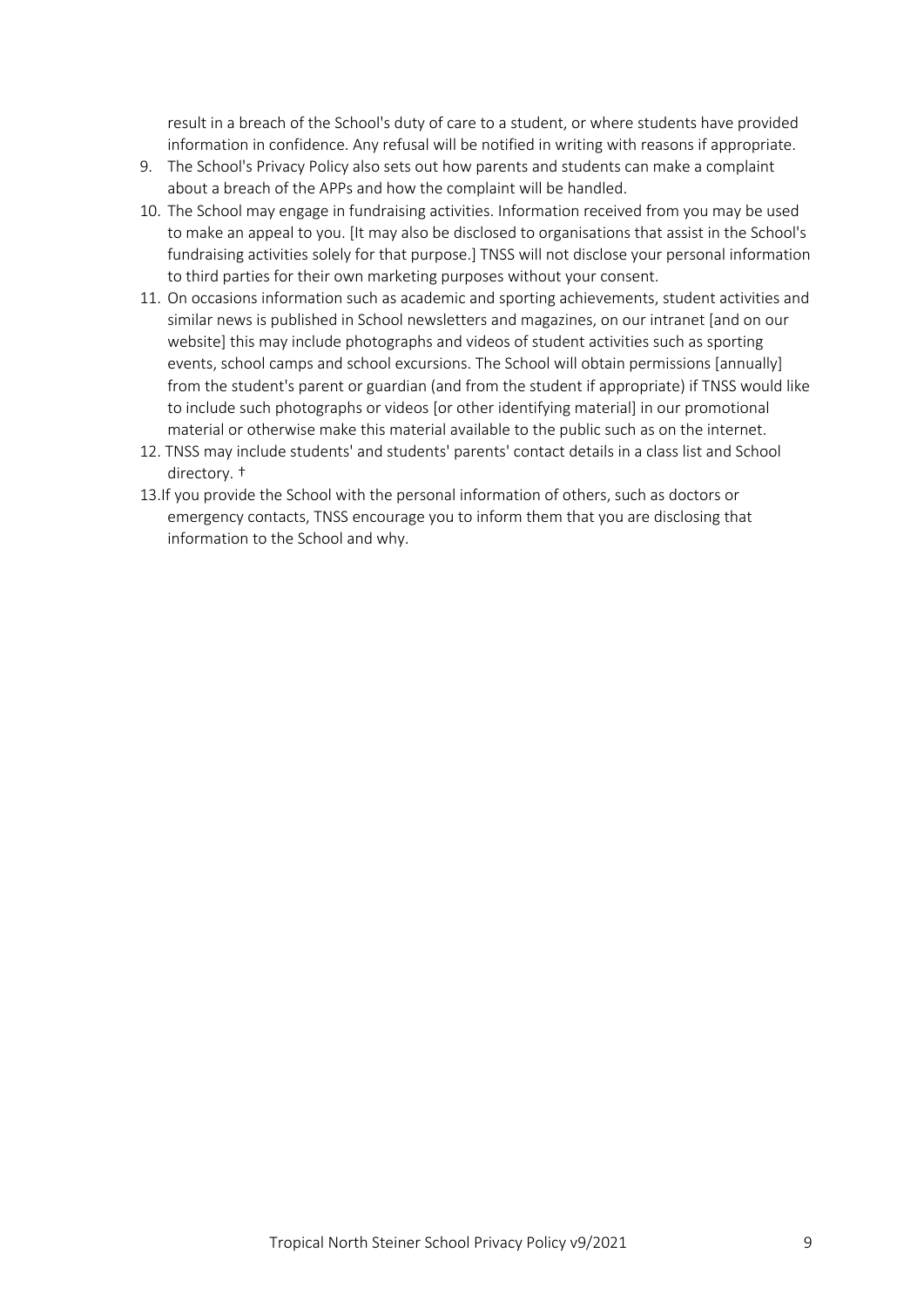#### **Alumni Association Collection Notice**

- 1. The Alumni Association/TNSS may collect personal information about you from time to time. The primary purpose of collecting this information is to enable us to inform you about our activities and the activities of TNSS and to keep alumni members informed about other members.
- 2. TNSS must have the information referred to above to enable us to continue your membership of the TNSS Alumni Association.
- 3. As you know, from time to time TNSS engage in fundraising activities. The information received from you may be used to make an appeal to you. It may also be used by TNSS to assist in its fundraising activities.
- 4. The Alumni Association/TNSS may publish details about you in our publications and the School's website. If you do not agree to this, you must advise us now.
- 5. The School's Privacy Policy, accessible on the School's website, contains details of how you may seek access to and correction of your personal information which the School has collected and holds, and how you may complain about a breach of the Australian Privacy Principles.
- 6. The School may use online or 'cloud' service providers to store personal information and to provide services to the School that involve the use of personal information, such as email services. Some limited personal information may also be provided to these service providers to enable them to authenticate users that access their services. This personal information may reside on a cloud service provider's servers which may be situated outside Australia. Further information about the School's use of on online or 'cloud' service providers is contained in the School's Privacy Policy.
- 7. If you provide us with the personal information of others, TNSS encourage you to inform them that you are disclosing that information to the School and why.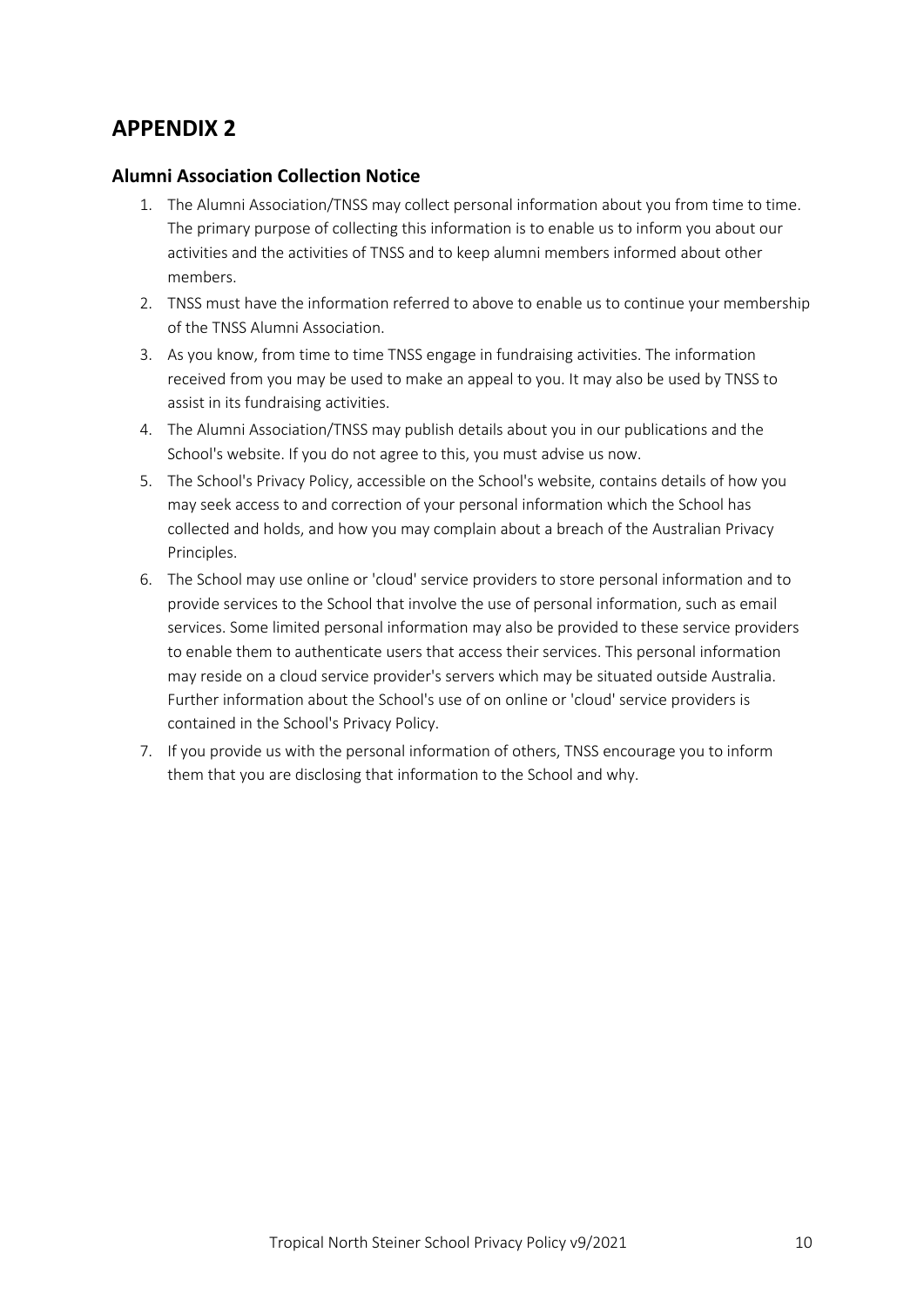#### **Employment Collection Notice**

- 1. In applying for this position, you will be providing TNSS with personal information. TNSS can be contacted 78 Foxton Avenue, Mossman Qld, PO Box 1334, Mossman, Qld 4873, office.tropicalnorthsteiner@gmail .
- 2. If you provide us with personal information, for example, your name and address or information contained on your resume, TNSS will collect the information in order to assess your application for employment. TNSS may keep this information on file if your application is unsuccessful in case another position becomes available.
- 3. The School's Privacy Policy, accessible on the School's website, contains details of how you may complain about a breach of the Australian Privacy Principles and how you may seek access to and correction of your personal information which the School has collected and holds. However, access may be refused in certain circumstances such as where access would have an unreasonable impact on the privacy of others. Any refusal will be notified in writing with reasons if appropriate.
- 4. TNSS will not disclose this information to a third party without your consent unless otherwise permitted. / TNSS usually disclose this kind of information to the following types of organisations [insert list e.g. support vendors that provide services around staff administration systems].
- 5. TNSS are required to conduct a criminal record check collect information regarding whether you are or have been the subject of an Apprehended Violence Order and certain criminal offences under Child Protection laws. TNSS may also collect personal information about you in accordance with these laws.
- 6. The School may use online or 'cloud' service providers to store personal information and to provide services to the School that involve the use of personal information, such as email services. Some limited personal information may also be provided to these service providers to enable them to authenticate users that access their services. This personal information may reside on a cloud service provider's servers which may be situated outside Australia. Further information about the School's use of on online or 'cloud' service providers is contained in the School's Privacy Policy.
- 7. If you provide us with the personal information of others, TNSS encourage you to inform them that you are disclosing that information to the School and why.